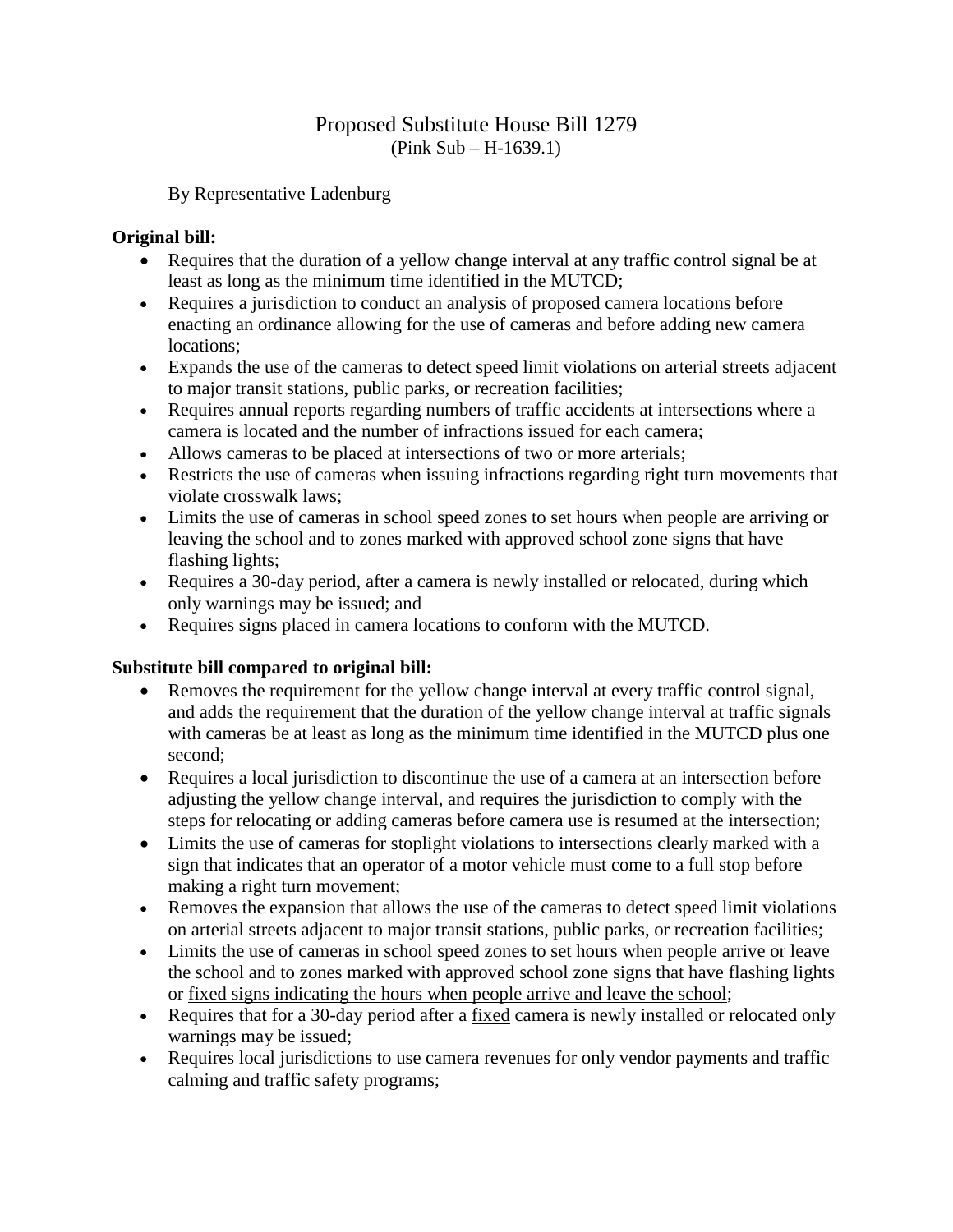- Requires a notice of infraction to be reviewed and issued by a law enforcement officer, and requires the officer to use the same discretion in issuing an infraction for a stoplight violation as an officer on patrol;
- Requires that compensation paid to a traffic camera manufacturer or vendor be a flat fee based only on the value of the equipment and service provided; and
- Prohibits infractions generated through the use of cameras from being made available to the registered owner's insurance company or employer.

\_\_\_\_\_\_\_\_\_\_\_\_\_\_\_\_\_\_\_\_\_\_\_\_\_\_\_\_\_\_\_\_\_\_\_\_\_\_\_\_\_\_\_\_\_\_\_\_\_\_\_\_\_\_\_\_\_\_\_\_\_\_\_\_\_\_\_\_\_\_\_\_

Committee: House Transportation Committee Staff: Wendy Malkin (786-7114)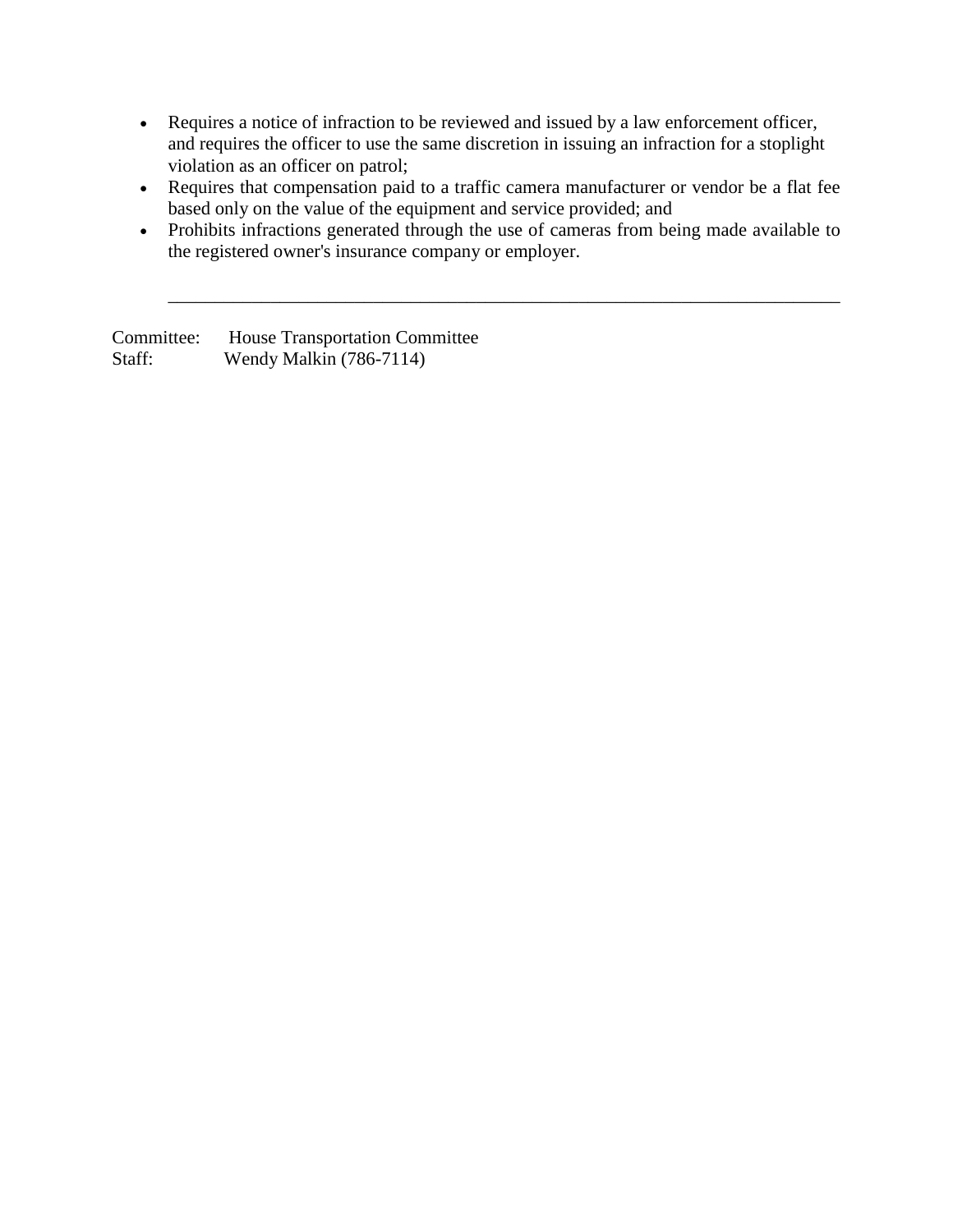## **BILL REQUEST - CODE REVISER'S OFFICE** \_\_\_\_\_\_\_\_\_\_\_\_\_\_\_\_\_\_\_\_\_\_\_\_\_\_\_\_\_\_\_\_\_\_\_\_\_\_\_\_\_\_\_\_\_

\_\_\_\_\_\_\_\_\_\_\_\_\_\_\_\_\_\_\_\_\_\_\_\_\_\_\_\_\_\_\_\_\_\_\_\_\_\_\_\_\_\_\_\_\_

BILL REQ. #: H-1639.1/11

ATTY/TYPIST: BP:lel

BRIEF DESCRIPTION: Concerning traffic safety at certain intersections and on certain streets.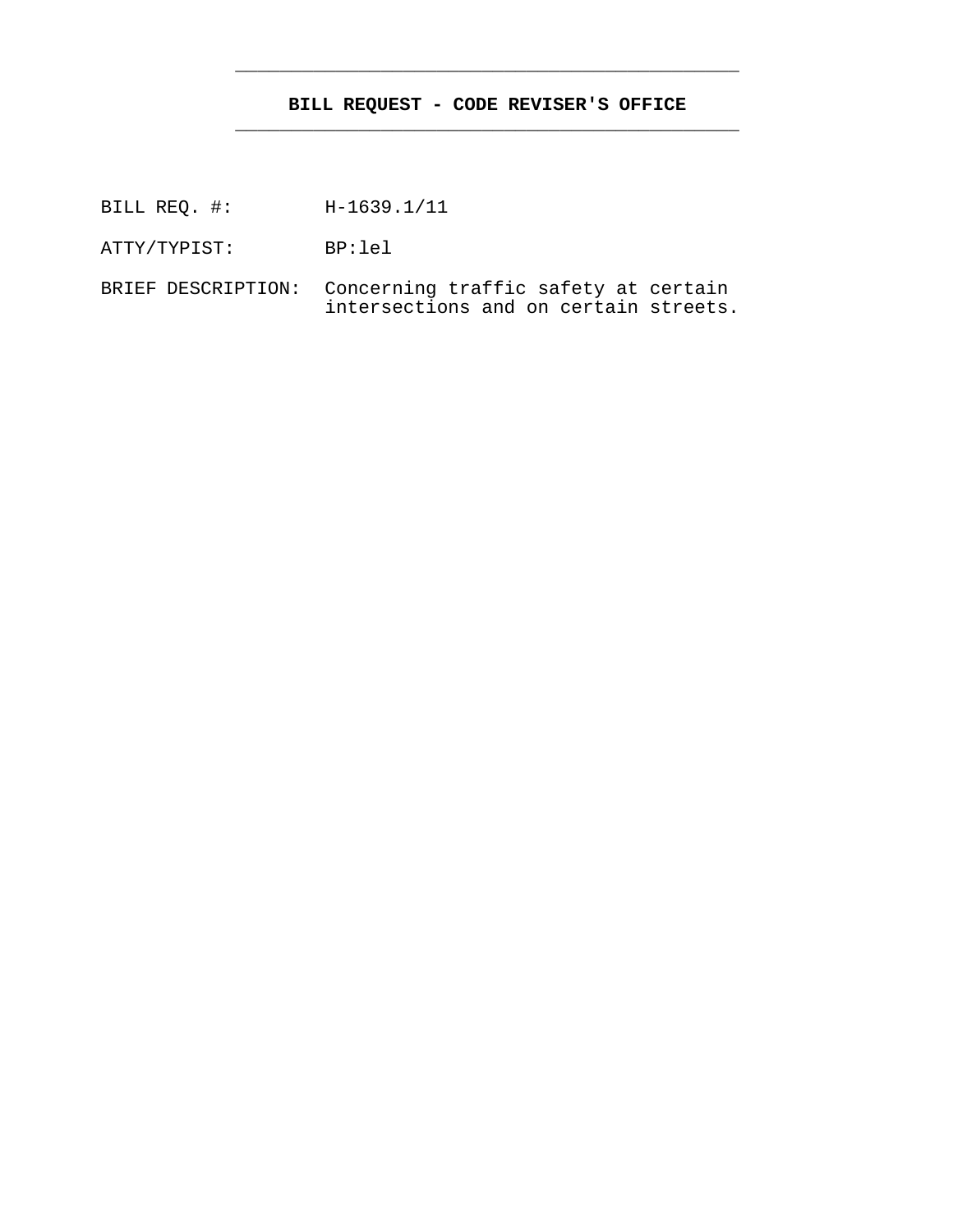1 AN ACT Relating to traffic safety at certain intersections and on 2 certain streets; amending RCW 46.63.170; and adding a new section to 3 chapter 47.36 RCW.

4 BE IT ENACTED BY THE LEGISLATURE OF THE STATE OF WASHINGTON:

 5 NEW SECTION. **Sec. 1.** A new section is added to chapter 47.36 RCW 6 to read as follows:

 7 When an automated traffic safety camera, as authorized under RCW 8 46.63.170, is used at an intersection, the duration of a yellow change 9 interval must be at least as long as the minimum yellow change interval 10 identified in the manual of uniform traffic control devices as adopted 11 by the department under this chapter. In addition, one second must be 12 added to the minimum yellow change interval identified in the manual on 13 uniform traffic control devices.

14 If a local jurisdiction determines, based on a traffic engineering 15 study, that the yellow change interval needs to be adjusted at an 16 intersection with an automated traffic safety camera, the local 17 jurisdiction shall discontinue the use of the automated traffic safety 18 camera before the yellow change interval is adjusted. A local 19 jurisdiction may continue the use of an automated traffic safety camera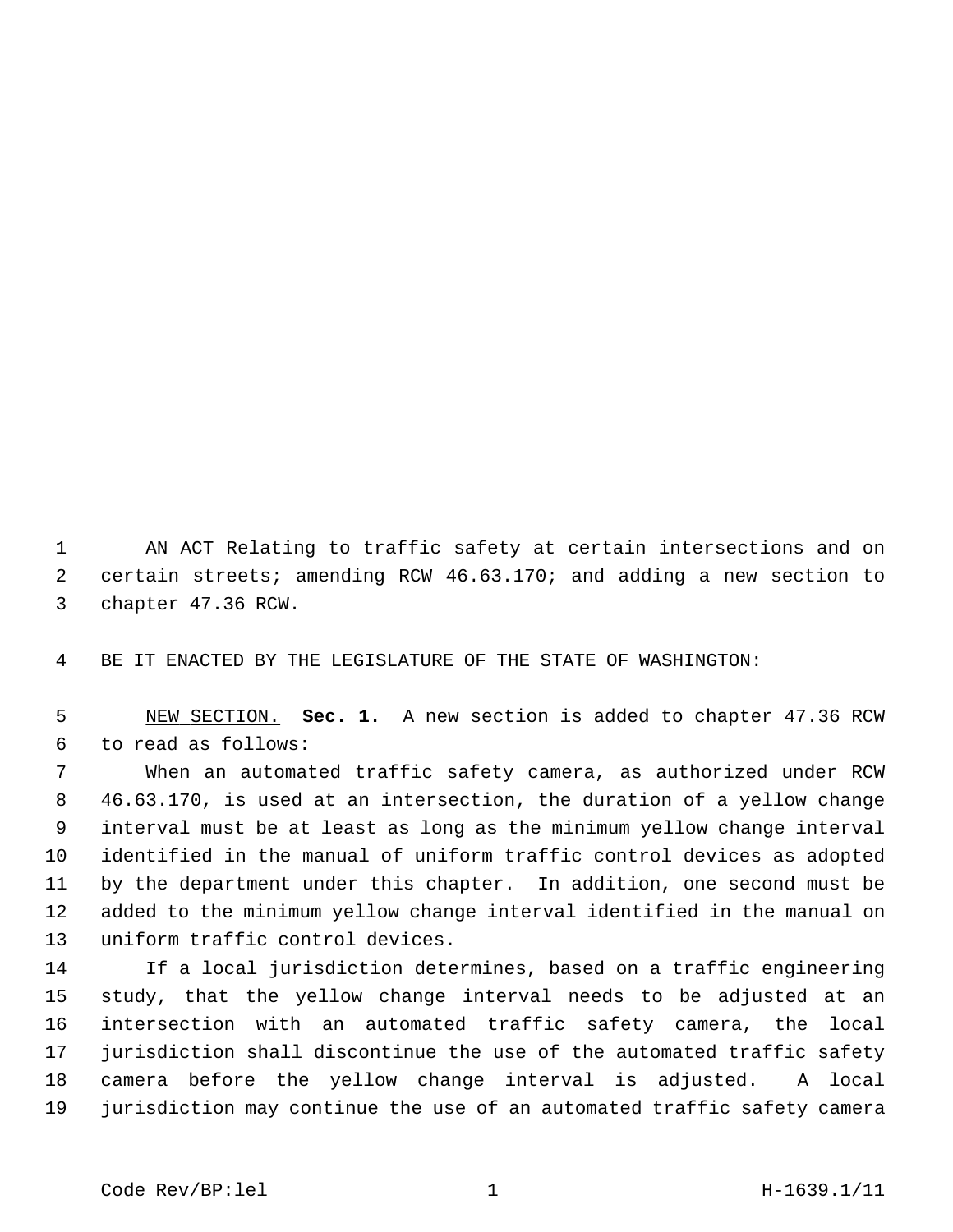1 at an intersection with an adjusted yellow change interval if the local 2 jurisdiction meets the requirements for adding additional cameras or 3 relocating existing cameras under RCW 46.63.170.

 4 **Sec. 2.** RCW 46.63.170 and 2010 c 161 s 1127 are each amended to 5 read as follows:

 6 (1) The use of automated traffic safety cameras for issuance of 7 notices of infraction is subject to the following requirements:

8 (a) The appropriate local legislative authority must ((first 9 enact)) prepare an analysis of the locations within the jurisdiction 10 where automated traffic safety cameras are proposed to be located: (i) 11 Before enacting an ordinance allowing for ((their use)) the initial use 12 of automated traffic safety cameras; and (ii) before adding additional 13 cameras or relocating any existing camera to a new location within the 14 jurisdiction. Automated traffic safety cameras may be used to detect 15 one or more of the following: Stoplight violations, railroad crossing 16 violations, or school speed zone violations. At a minimum, the local 17 ordinance must contain the restrictions described in this section and 18 provisions for public notice and signage. Cities and counties using 19 automated traffic safety cameras before July 24, 2005, are subject to 20 the restrictions described in this section, but are not required to 21 enact an authorizing ordinance. Beginning one year after the effective 22 date of this act, cities and counties using automated traffic safety 23 cameras must post an annual report of the number of traffic accidents 24 that occurred at each location where an automated traffic safety camera 25 is located as well as the number of notices of infraction issued for 26 each camera and any other relevant information about the automated 27 traffic safety cameras that the city or county deems appropriate on the 28 city's or county's web site.

29 (b) Use of automated traffic safety cameras is restricted to ( $t_{w0}$ - $30 \quad \text{arterial}$ ):

31 (i) Intersections( $(\tau)$ ) of two or more arterials. Within such arterials, the city or county may use an automated traffic safety camera to issue notices of infraction for stoplight violations only if the intersection is clearly marked with a sign that indicates that an operator of a motor vehicle must come to a full stop before making a right turn movement. In addition, the city or county may use an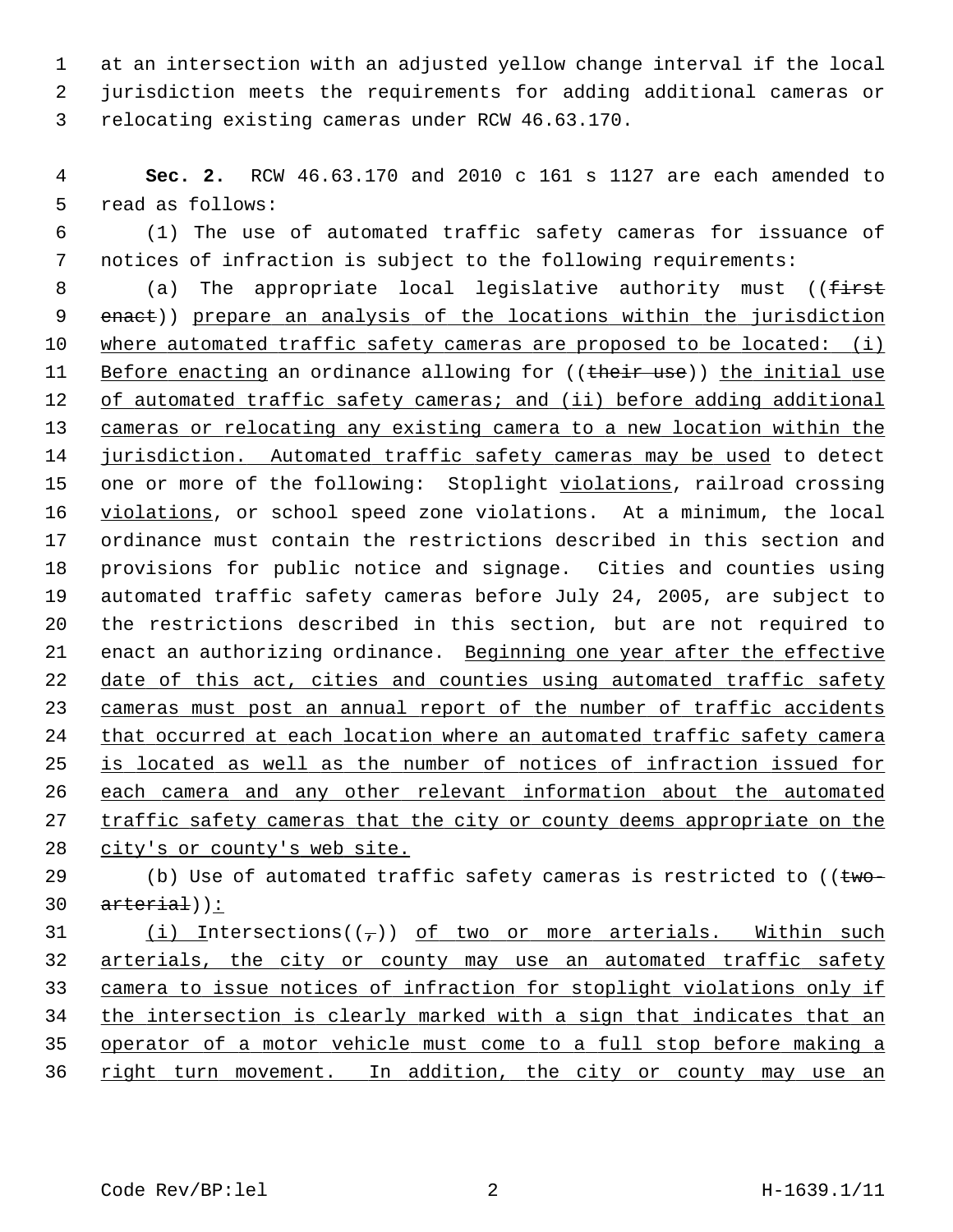automated traffic safety camera to issue notices of infraction for right turn movements that are in violation of RCW 46.61.235(1) only after any of the following factors are considered: (A) The operator of the motor vehicle fails to yield to a pedestrian or bicyclist; (B) The operator of the motor vehicle puts a pedestrian or bicyclist in danger of injury as a result of the right turn movement; (C) The operator of the motor vehicle fails to yield to another vehicle; or (D) The operator of the motor vehicle does not substantially reduce 11 the speed of the motor vehicle prior to making the right turn movement; 12 (ii) Railroad crossings( $(\frac{\tau}{l})$ ); and (iii) School speed zones, but only if the automated traffic safety camera is restricted to use during hours when adults and children are leaving or arriving at school as indicated by approved school zone signs that flash amber or yellow lights or signs that indicate fixed hours when adults and children leave or arrive at school. 18 (c) When an automated traffic safety camera is used to detect stoplight violations, the yellow change interval for the traffic control signal must be set in accordance with section 1 of this act. (d) During the 2009-2011 fiscal biennium, automated traffic safety 22 cameras may be used to detect speed violations for the purposes of 23 section 201(2), chapter 470, Laws of 2009 if the local legislative 24 authority first enacts an ordinance authorizing the use of cameras to 25 detect speed violations.  $((\{d\})$  (e) Automated traffic safety cameras may only take pictures 27 of the vehicle and vehicle license plate and only while an infraction 28 is occurring. The picture must not reveal the face of the driver or of 29 passengers in the vehicle.  $((e))$  (f) For thirty days after the ordinance under (a) of this subsection is enacted, only a written or verbal warning may be issued to the registered owner of the vehicle detected for a violation within 33 this thirty-day period. For the first thirty days after fixed automated traffic safety camera is installed in a city or county or an existing automated traffic safety camera is relocated to a different authorized location, only a written or verbal warning may be issued to the registered owner of the vehicle detected by the additional or relocated camera for a violation within this thirty-day period. After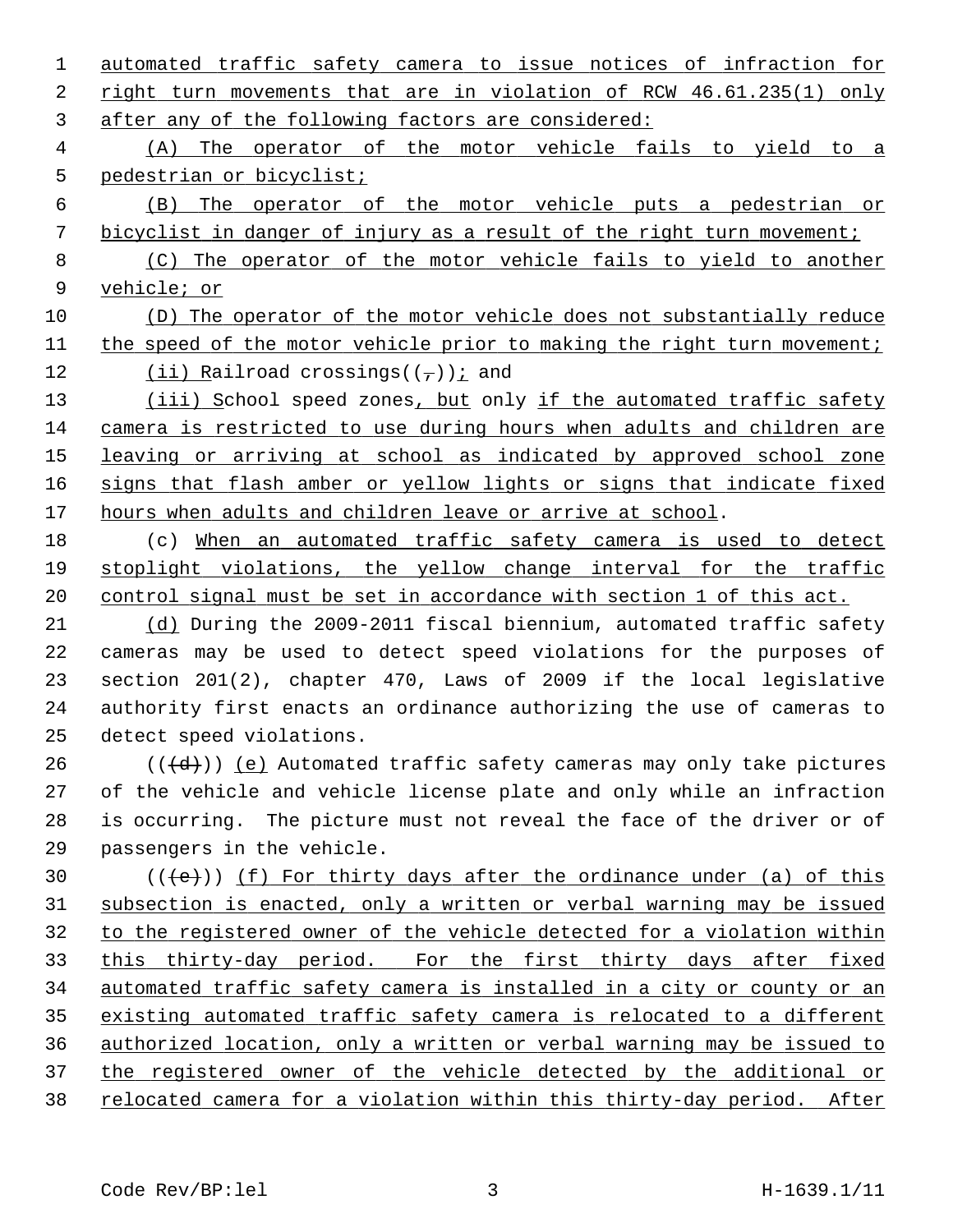1 this thirty-day period, a notice of infraction must be mailed to the 2 registered owner of the vehicle within fourteen days of the violation, 3 or to the renter of a vehicle within fourteen days of establishing the 4 renter's name and address under subsection (3)(a) of this section. The 5 notice of infraction must be reviewed and issued by a law enforcement 6 officer who must use the same discretion in issuing an infraction for 7 a stoplight violation under (b)(i) of this subsection as an officer on 8 patrol. The law enforcement officer issuing the notice of infraction 9 shall include with it a certificate or facsimile thereof, based upon 10 inspection of photographs, microphotographs, or electronic images 11 produced by an automated traffic safety camera, stating the facts 12 supporting the notice of infraction. This certificate or facsimile is 13 prima facie evidence of the facts contained in it and is admissible in 14 a proceeding charging a violation under this chapter. The photographs, 15 microphotographs, or electronic images evidencing the violation must be 16 available for inspection and admission into evidence in a proceeding to 17 adjudicate the liability for the infraction. A person receiving a 18 notice of infraction based on evidence detected by an automated traffic 19 safety camera may respond to the notice by mail.

20 ( $(\frac{f}{f})$ ) (g) The registered owner of a vehicle is responsible for an 21 infraction under RCW 46.63.030(1)(e) unless the registered owner 22 overcomes the presumption in RCW 46.63.075, or, in the case of a rental 23 car business, satisfies the conditions under subsection (3) of this 24 section. If appropriate under the circumstances, a renter identified 25 under subsection (3)(a) of this section is responsible for an 26 infraction.

27 ( $(\overline{q})$ ) (h) Notwithstanding any other provision of law, all 28 photographs, microphotographs, or electronic images prepared under this 29 section are for the exclusive use of law enforcement in the discharge 30 of duties under this section and are not open to the public and may not 31 be used in a court in a pending action or proceeding unless the action 32 or proceeding relates to a violation under this section. No 33 photograph, microphotograph, or electronic image may be used for any 34 purpose other than enforcement of violations under this section nor 35 retained longer than necessary to enforce this section.

36  $((+h))$  (i) All locations where an automated traffic safety camera 37 is used must be clearly marked by placing signs in locations that 38 clearly indicate to a driver that he or she is entering a zone where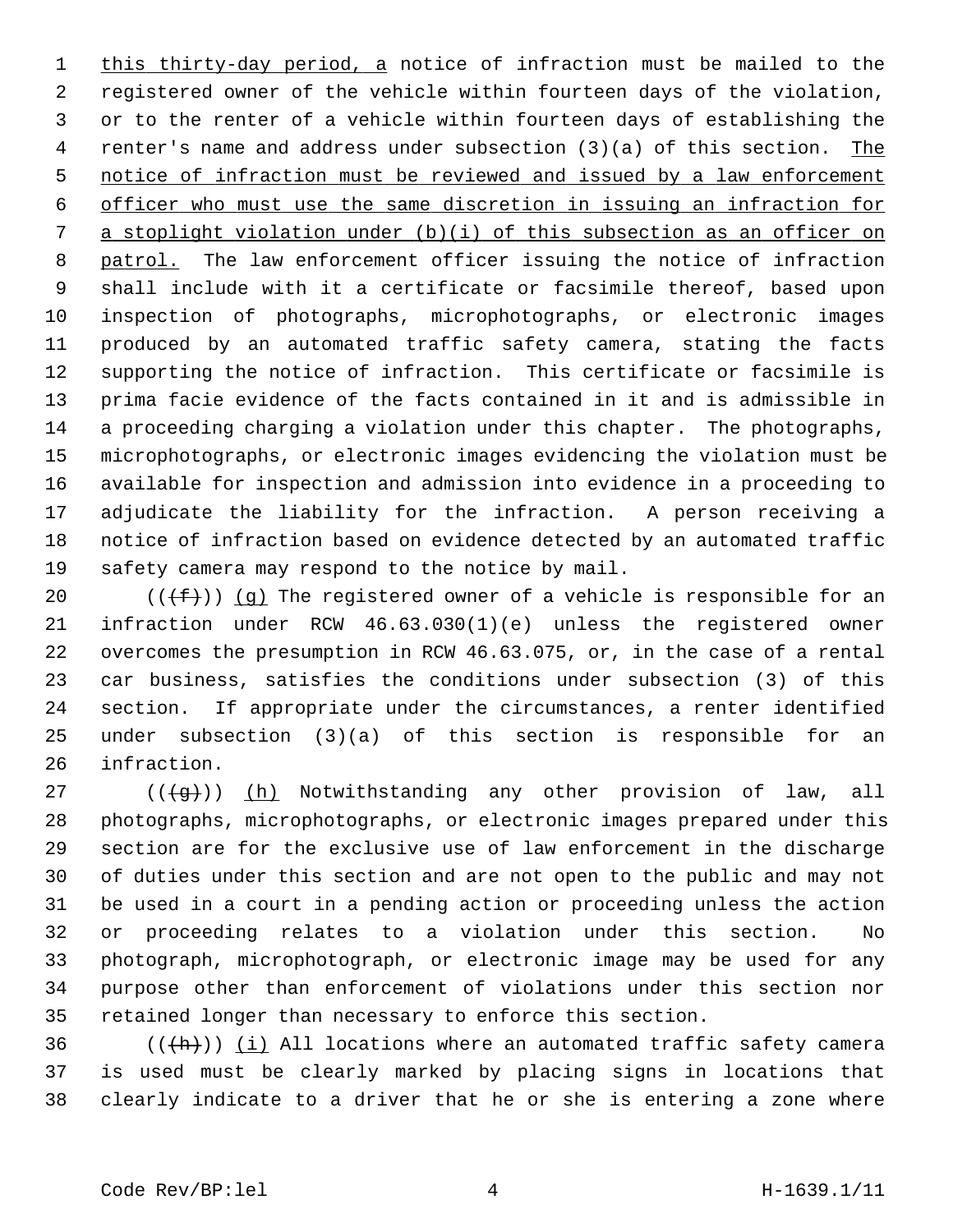1 traffic laws are enforced by an automated traffic safety camera. Signs placed in automated traffic safety camera locations after the effective date of this act must follow the specifications in the manual on uniform traffic control devices as adopted by the department.

5  $((\overleftrightarrow{t}))(j)$  If a county or city has established an authorized 6 automated traffic safety camera program under this section, the 7 compensation paid to the manufacturer or vendor of the equipment used 8 must be a flat fee based only upon the value of the equipment and 9 services provided or rendered in support of the system, and may not be 10 based upon a portion of the fine or civil penalty imposed or the 11 revenue generated by the equipment.

12 (k) A city or county that receives revenue from an automated 13 traffic safety camera program under this section may use the revenue 14 only for traffic calming and traffic safety programs within the 15 jurisdiction, except that the city or county may use the revenue to 16 compensate the manufacturer or vendor of the equipment.

17 (2) Infractions detected through the use of automated traffic 18 safety cameras are not part of the registered owner's driving record 19 under RCW 46.52.101 and 46.52.120. Additionally, infractions generated 20 by the use of automated traffic safety cameras under this section shall 21 be processed in the same manner as parking infractions, including for 22 the purposes of RCW 3.50.100, 35.20.220, 46.16A.120, and 46.20.270(3). 23 However, the amount of the fine issued for an infraction generated 24 through the use of an automated traffic safety camera shall not exceed 25 the amount of a fine issued for other parking infractions within the 26 jurisdiction. Infractions generated by the use of automated traffic 27 safety cameras under this section must not be made available to the 28 registered owner's insurance company or employer.

29 (3) If the registered owner of the vehicle is a rental car 30 business, the law enforcement agency shall, before a notice of 31 infraction being issued under this section, provide a written notice to 32 the rental car business that a notice of infraction may be issued to 33 the rental car business if the rental car business does not, within 34 eighteen days of receiving the written notice, provide to the issuing 35 agency by return mail:

36 (a) A statement under oath stating the name and known mailing 37 address of the individual driving or renting the vehicle when the 38 infraction occurred; or